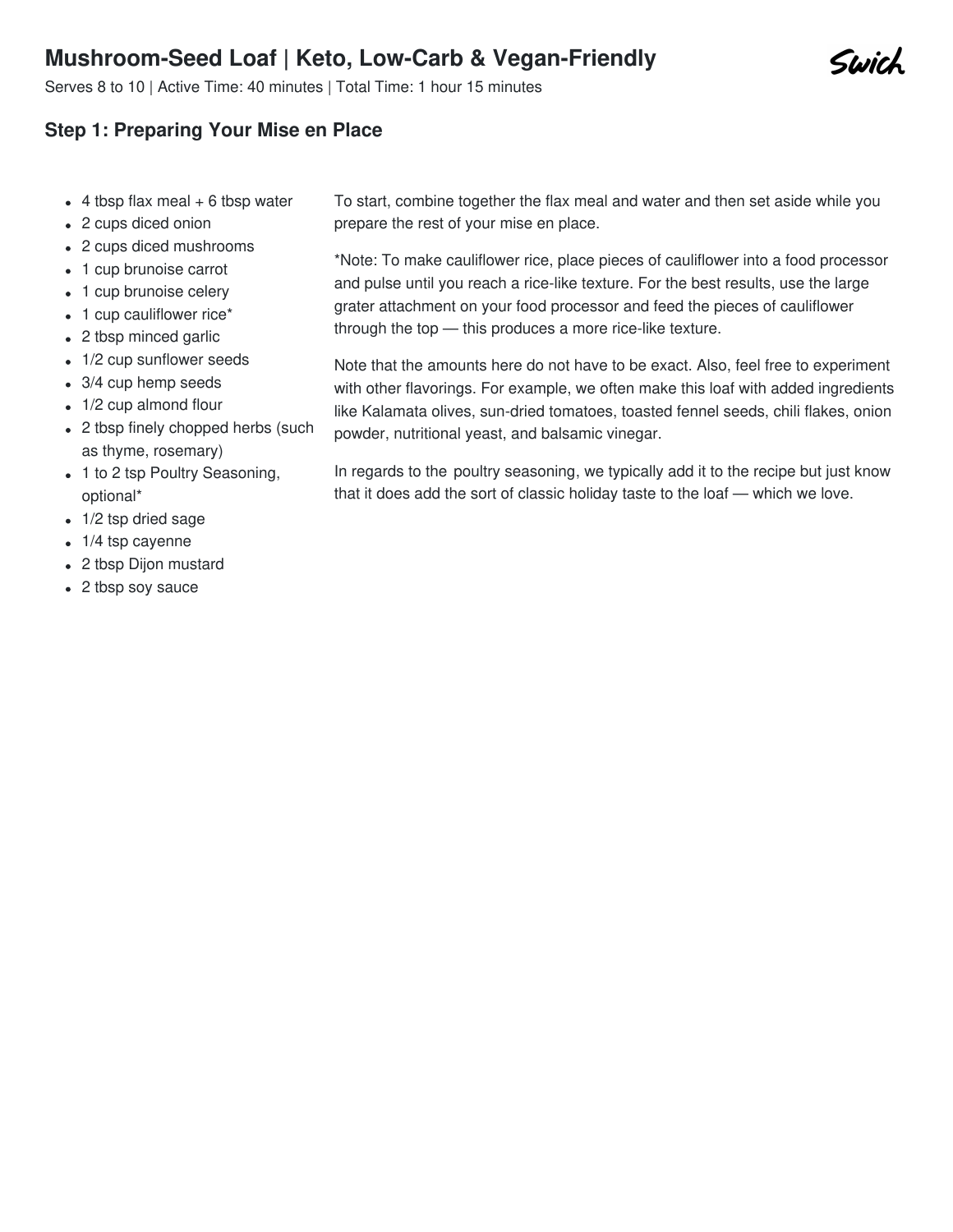### **Step 2: Starting the Loaf**

- 1 to 2 tbsp cooking oil
- sea salt, to taste
- freshly ground black pepper, to taste

To start the loaf, preheat the oven to 350°F (175°C) and spray one large loaf pan (or 2 smaller) with cooking spray.

Next, heat a large fry-pan over medium-high heat and then add a bit of oil, followed by the mushrooms, as well as a pinch of salt and pepper.

Sauté the mushrooms until all of the moisture has evaporated and they have started to brown. Just before finishing, add the garlic and let cook for approximately 30 seconds and then remove from the pan and set aside.

Next, re-heat the frypan to medium heat and then add a bit more oil, followed by the onions, carrots, celery and a bit more salt and pepper. Once the vegetables are almost done, add the cauliflower. Once the vegetables are soft and translucent, turn off the heat and let sit while you prepare the seed mixture.

In a food processor, add the sunflower and pulse until they are similar in size to the hemp seeds. At this point, add the hemp seeds, almond flour, spices, and seasoning. Pulse a few times to gently combine the ingredients.

Transfer this seed mixture to a large bowl and set aside.

Next, add the mushrooms and onion mixture to the food processor and pulse once or twice, just to combine the ingredients and break them down slightly.

Transfer the vegetable mixture to the seed mixture and then add the flax eggs, Dijon and soy sauce and mix to combine the ingredients. Taste the mixture for seasoning, adding more salt and/or freshly ground black pepper as needed.

Lastly, place the mixture into the prepared loaf pan(s) and place it into the oven.

#### **Step 3: Baking & Serving the Loaf**

Bake the loaf for 45 minutes to 1 hour and 15 minutes, or until it is somewhat firm to the touch when pressed and/or until a fork comes out clean.

Once done, remove the loaf from the oven and let sit for at least 30 minutes before removing it from the pan. When ready, run a knife along the edge of the pan and then carefully remove the loaf from the pan before slicing.

Serve this loaf with your favorite vegetables. This loaf goes particularly well with with steamed green beans, [Cauliflower](file:///recipes/59) Mash and a sauce made from equal parts red wine and a reduced version of this Simple [Mushroom](file:///recipes/7) Stock. For the mushroom stock, simply reduce it down until you reach a thick sauce-like consistency.